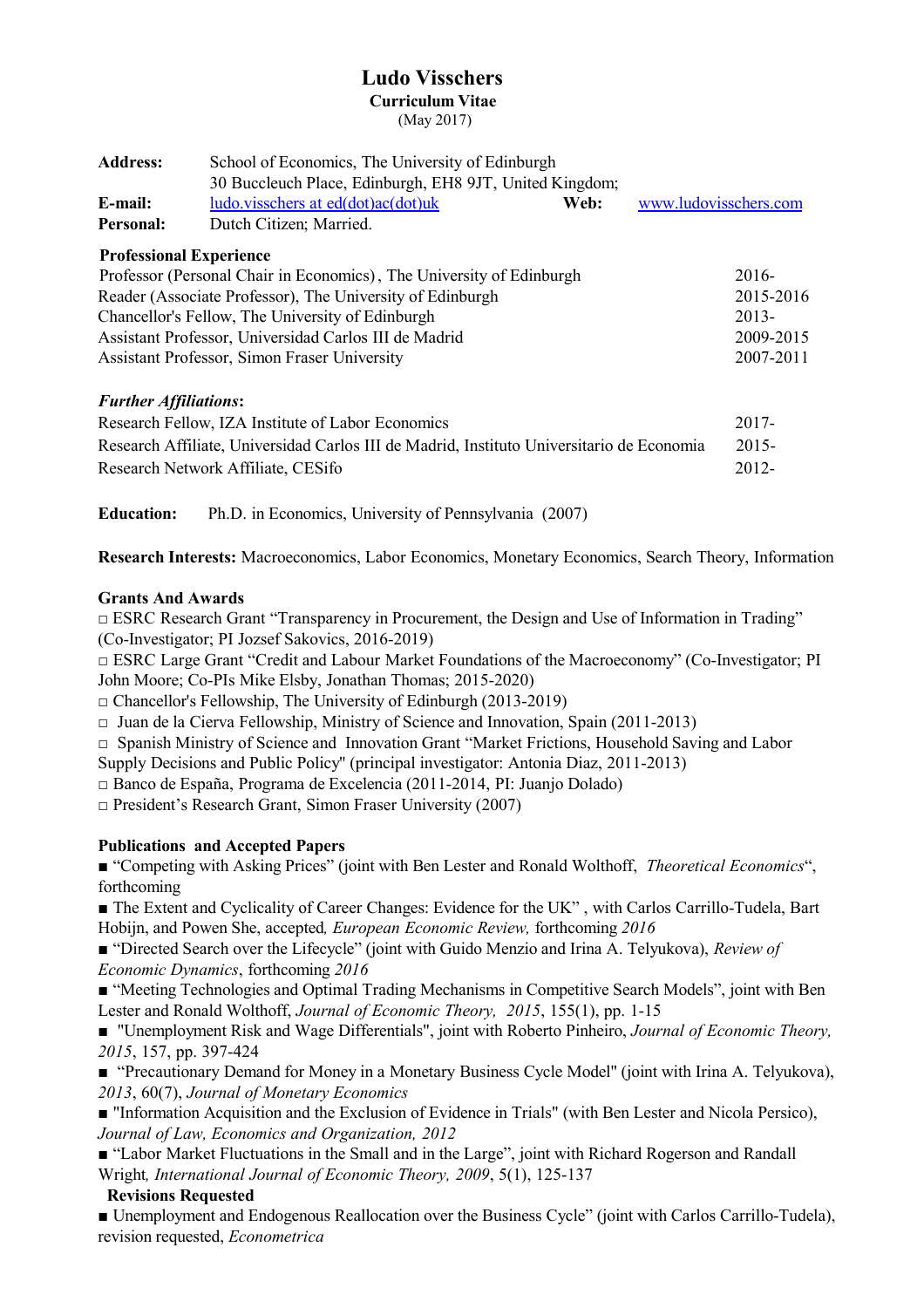# **Research papers**

 "Self-employment, Paid employment, and Unemployment over the business cycle", with Matthias Kredler (UC3M), and Ana Millan (UAB)

- Occupational Mobility in Canada (w. Fraser Summerfield (Aberdeen) and Carlos Carrillo-Tudela(Essex))
- "Employment Uncertainty and Wage Contracts in Frictional Markets"
- "Market Signaling with Frictions"

 "Interest Rates and Inventories in a Monetary Search Business Cycle Model" (joint with Irina A. Telyukova, UCSD)

*"*Frictional Positive Assortative Matching in Wealth*"*

# **Research in Progress**

Directed Search over the life cycle and over the business cycle (joint with Etienne Lalé)

 Projects on Job, Employment and Occupation Flows over the business cycle (with Carlos Carrillo-Tudela, Bart Hobijn, and David Wiczer)

Project with Carlos Carrillo-Tudela and Salvatore Lo Bello

 Unemployment and Reallocation in Europe (with Carlos Carrillo-Tudela, Arantxa Crespo and Juan J. Dolado)

- Organization, Skills and Wage Inequality (with Roberto Pinheiro)
- Cool Liquidity (with Sevi Rodriguez-Mora)
- Language and Frictional Trade (with Pieter Gautier)

## **Non-refereed publications**

 "Career Changes Decline During Recessions" (with Carlos Carrillo-Tudela, Essex and Bart Hobijn, SF Fed), FRBSF Economic Letter, 2014-09

 "Majority of Hires Never Report Looking For a Job"(with Carlos Carrillo-Tudela, Bart Hobijn and Patryk Perkowski), FRBSF Economic Letter, 2015-10

### **Students**

Ana Millan Tapia (UC3M, committee member; placement U. Autonoma de Barcelona) Lian Allub (UC3M; placement European Univ. Institute, Max Weber Fellowship) Salvatore Lobello (UC3M, co-advisor; Bank of Italy) Stuart Baumann (Edinburgh, second advisor; Barclays) Cristina Lafuente (Edinburgh, second advisor)

#### **Short Term Visiting:**

2017: Universidad Autonoma de Barcelona (July)

2014: Federal Reserve Bank of San Francisco

2013: Federal Reserve Bank of St Louis,

2012: The University of Edinburgh (Sept-Nov 2012), Free University of Amsterdam, CESifo, RWTH-University of Aachen (Aug 2012)

2011: Federal Reserve Bank of St Louis, University of Cologne (Aug 2011)

2009: Einaudi Institute, Rome (EIEF; june 2009), University of Maastricht (Aug 2009)

# **Presentations:**

**(2018, planned):** CERGE-EI, European University Institute

**(2017, incl planned):** Manchester, Vienna, Sciences Po/UPF Conference Andorra, Search and Matching Annual Conference (Barcelona), Rennes ENSAI Econ Day

**(2016):** U. Cologne, U. Essex, U. Southampton, U. Kent, SaM Europe Annual Conference, U. Autonoma de Barcelona, MacCaLM Annual Conference, REDg Madrid, McGill Entrepreneurship Conference, CREST Paris, SAEe Simposio Bilbao

**(2015)** St Andrews; Einaudi, Oslo; SAEe Simposio Girona; U. Cergy-Pontoise; U. of Bristol; Warwick Mismatch Workshop, SaM Annual Conference, Aix-en-Provence; Society for Economic Dynamics (Warsaw)**;** Barcelona Summer Forum; Carlos III.

**(2014)** Norwegian Business School; Search and Matching Konstanz, Society for Economic Dynamics (Toronto); Aberdeen SIRE conference on Education and Skill Mismatch. SMU Singapore, NUS Singapore. SAEe Simposio Mallorca;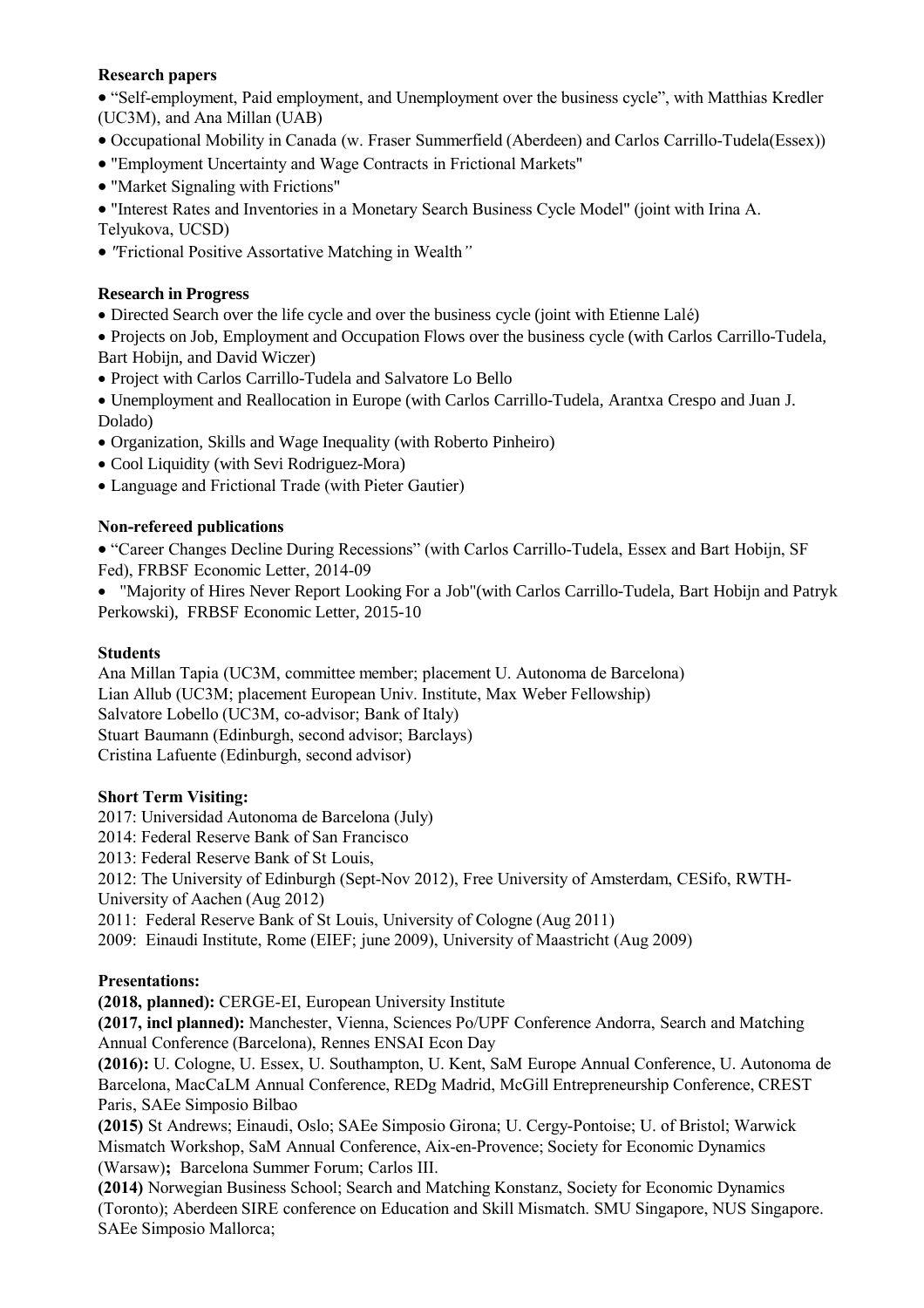**(2013)** CEA-ILADES conference on Search and Matching (Santiago, Chile), The University of Hong Kong, City University of Hong Kong, Tsinghua University Beijing; Search and Matching Annual Conference (Mainz), Royal Holloway; Federal Reserve Bank of St. Louis, University of Bonn, Society for Economic Dynamics Meetings (Seoul), Western Ontario, U. of Toronto, Southampton, Kiel/Richmond Fed Conference, Universite Catholique de Louvain, SAEe Simposio Santander; **(2012)**: Essex Search and Matching Workshop, Free University Amsterdam, ENSAE Econ Day Rennes, University College London, Queen Mary (U. of London), U. Edinburgh, Tinbergen, Society for Economic Dynamics (Cyprus), SaM Annual Conference (Cyprus), U. Edinburgh (oct), Sjandberg CAP/LMDG Meetings, Uppsala, CESifo conference on Macroeconomics and Survey data Munich, Tel Aviv University; **(2011)**: AEA Meetings, Federal Reserve Bank of Saint Louis, Royal Economic Society Meetings (special session), Society for the Advancement of Economic Theory Meetings, Mainz Workshop in Labour Economics, Society for Economic Dynamics (CTV & MTV), NBER Summer Institute (RSW group), MadMac Madrid, VI REDg Conference Barcelona, U. Freiburg; **(2010)**: Leicester, Zaragoza, Zurich, Essex conference in honour of Ken Burdett, Carlos III, LMDG Conference, Aarhus, Canadian Macroeconomics Study Group Meetings, London Ontario, Middle Eastern Technical University, Bogazici University, Konstanz Search and Matching Conference, Carlos III. **(2009)**: University of Maryland, UC Riverside, UC Irvine, Einaudi Institute for Economics and Finance, Rome; **(2007)**: Society for Economic Dynamics Meetings (Prague), UC San Diego, Queen's University, University of Western Ontario, Simon Fraser University, University of Essex, University of Southampton, Carlos III, Tinbergen Institute, University of Aarhus; **(2006)**: Univsity of Pennsylvania, Midwest Macroeconomic Meetings; **(2005)**: Canadian Economic Association Meetings (Hamilton, ON)

## **Invited Discussions:**

Konstanz Macroeconomics Confernce (2017), Vienna Macroeconomics Conference (2016); Konstanz Labor Market Dynamics Conference (2016); Banque de France Frictions and Liquidity Conference (2016); Mannheim Macroeconomics Conference (June 2013)**;** Labor Market Search and the business cycle, University of Konstanz (2012);Vienna Macroeconomics Workshop (2011), CESifo conference on Labor Market Search and Policy Applications (Konstanz): Kaas-Kircher "Efficienct Firm Dynamics in a frictional labor Market" (2010); CMSG: Menzio and Shi, "Efficient Search on-the-job and Business Cycles" (2009); Wisconsin Money and Banking conference: Ennis and Keister, "Banking Panics and Policy Response" (2009)

#### **Service to the Profession:**

Refereeing (journals): *American Economic Review, American Economic Journal: Macroeconomics, Berkeley Electronic Press, Econometrica, Economic Journal, European Economic Review, Journal of Economic Dyamics and Control, Journal of the European Economic Association, Journal of Economic Theory, Journal of Institutional and Theoretical Economics, Journal of Monetary Economics, International Economic Review, Labour Economics, Macroeconomic Dynamics, Review of Economic Dynamics, Review of Economic Studies, Scandinavian Journal of Economics, Theoretical Economics, Quantitative Economics*

Refereeing (grant organizations): SSHRC (Canada), ESRC (UK)

Dissertation Defense Committee: *as internal:* Valery Charnavoki (UC3M), Cecilia Vives (UC3M), Rebecca Piggott (Edinburgh); as *external* Ana Millan Tapia (UC3M), Adriana Luz (Essex); Iacopo Morchio (UC3M) Conference Organization: Co-organizer Search and Matching Research Group, Fourth Annual Conference 2014, Barcelona Summer Forum (2017), MacCaLM workshop (2017)

Conference Program Committee: Program Committee SAEe Simposio 2012 (Vigo), 2013 (Santander), 2014 (Mallorca)**,** 2015 (Girona), Bilbao (2016), Barcelona (2017)

**Seminar Organization:** Organizer i.i.d. Seminar series UC3M (2010-13), Organizer MadMac Seminar series: joint seminar of CEMFI & UC3M, Madrid (2011-13), Organizer Edinburgh Workshop Series (2014- 2016)

## **Teaching Experience:**

*Edinburgh:*

Modelling the Financial Crisis and its Aftermath '15, '16 (part of course; honours undergraduate) Labour Economics (honours undergraduate) '14, '15, '16;

Topics in Macro-Labour (PhD), '14, '15, '16, '17

#### *U. Carlos III de Madrid:*

Industrial Organization (undergraduate), '13;